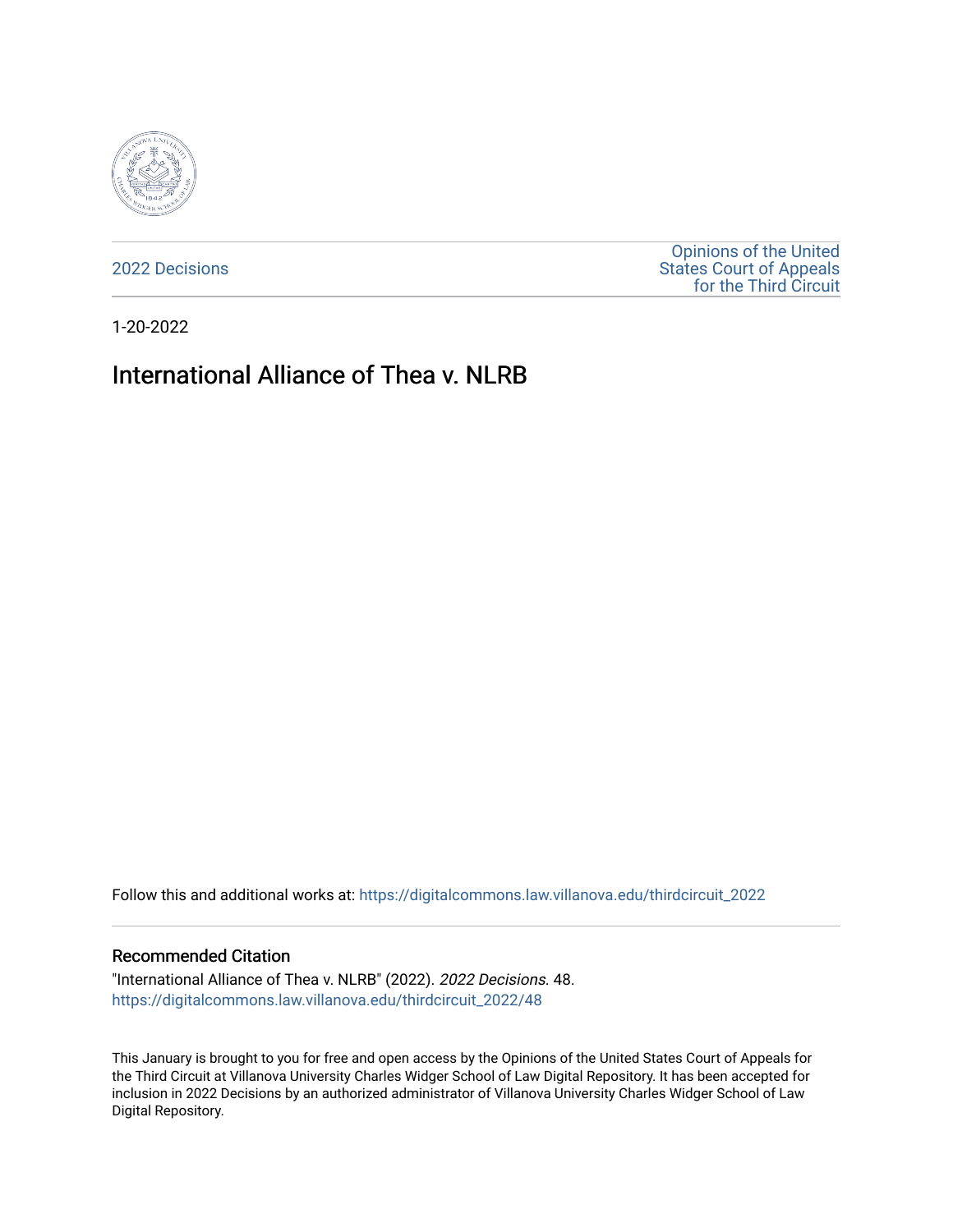NOT PRECEDENTIAL

## UNITED STATES COURT OF APPEALS FOR THE THIRD CIRCUIT

No. 20-1980 \_\_\_\_\_\_\_\_\_\_\_\_\_\_\_

\_\_\_\_\_\_\_\_\_\_\_\_\_\_\_\_

\*INTERNATIONAL ALLIANCE OF THEATRICAL STAGE EMPLOYEES, Moving Picture Technicians, Artists and Allied Crafts of the United States, its territories and Canada (IATSE) Local 8, Petitioner

v.

NATIONAL LABOR RELATIONS BOARD, Respondent

(\*Amended Per Clerk Order of 06/03/20)

No. 20-2199 \_\_\_\_\_\_\_\_\_\_\_\_\_\_\_

\_\_\_\_\_\_\_\_\_\_\_\_\_\_\_\_

NATIONAL LABOR RELATIONS BOARD, Petitioner

v.

INTERNATIONAL ALLIANCE OF THEATRICAL STAGE EMPLOYEES, Moving Picture Technicians, Artists and Allied Crafts of the United States, its territories and Canada (IATSE) Local 8, Respondent

on Petition for Review and Cross Application for Enforcement of an Order of the National Labor Relations Board (NLRB Docket Nos. 04-CB-216541 and 04-CB-221871)

\_\_\_\_\_\_\_\_\_\_\_\_\_\_

\_\_\_\_\_\_\_\_\_\_\_\_\_\_\_\_\_\_\_\_\_\_\_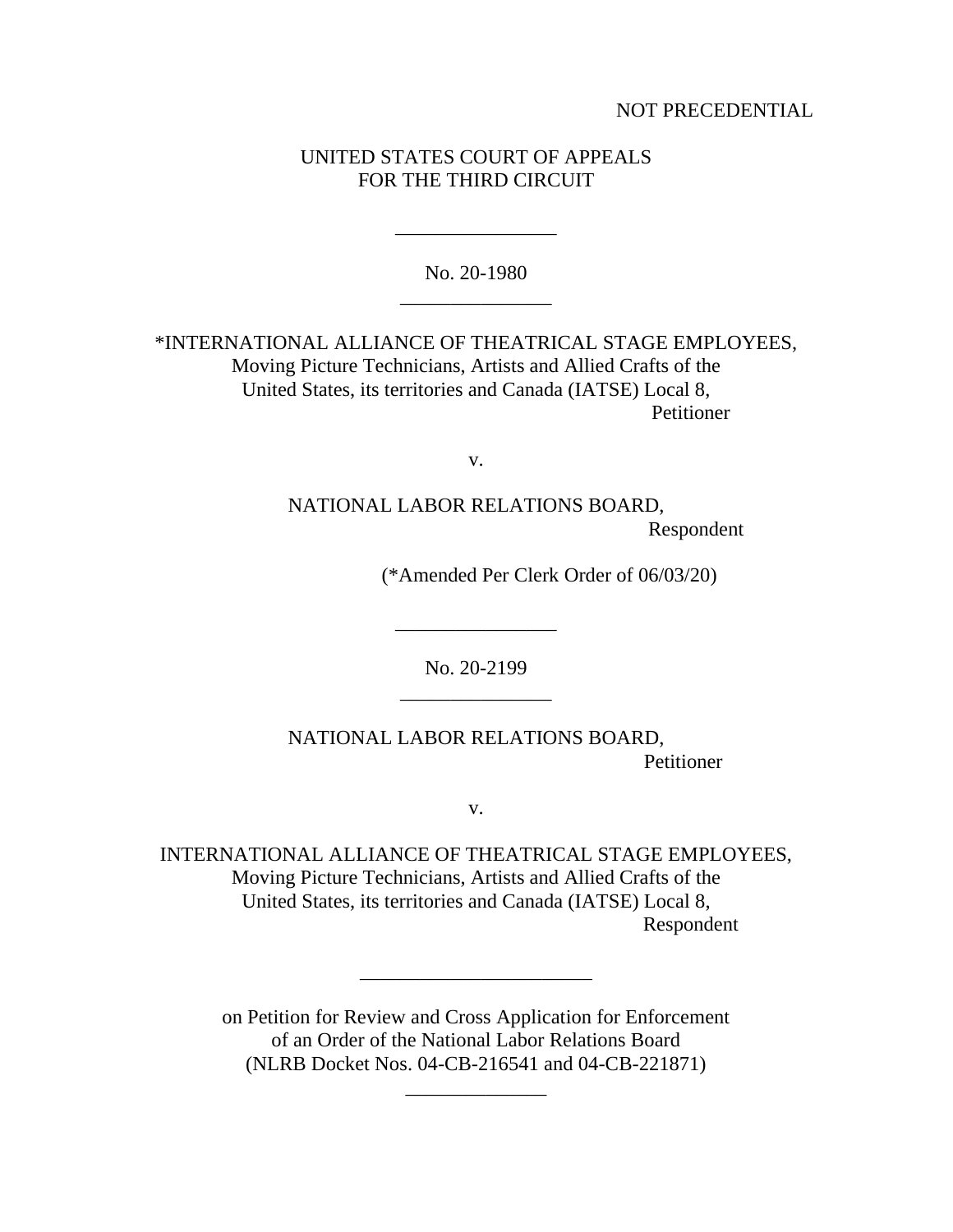## Submitted Pursuant to Third Circuit LAR 34.1(a) November 10, 2021

Before: HARDIMAN, MATEY, and SCIRICA, *Circuit Judges*.

(Filed: January 20, 2022)

# OPINION\* \_\_\_\_\_\_\_\_\_\_\_\_\_\_\_\_

\_\_\_\_\_\_\_\_\_\_\_\_\_\_\_\_

### **SCIRICA**, *Circuit Judge*

Petitioner International Alliance of Theatrical Stage Employees, Moving Picture Technicians, Artists and Allied Crafts of the United States, its Territories, and Canada (IATSE) Local 8 (the "Union") petitions for review of an Order issued by the National Labor Relations Board (the "Board") finding the Union violated the National Labor Relations Act (the "Act"), 29 U.S.C. § 158(b)(1)(A), by reassigning Martin McIntyre from the house crew at the Philadelphia Convention Center ("PCC") and by filing internal union charges against him. The Board cross-applies for enforcement of that Order. We will deny the petition for review and grant the cross-application for enforcement.

#### I.

The Union is a labor organization within the meaning of Section 2(5) of the Act. It represents employees who work at several locations, including the PCC, where it

This disposition is not an opinion of the full Court and pursuant to I.O.P. 5.7 does not constitute binding precedent.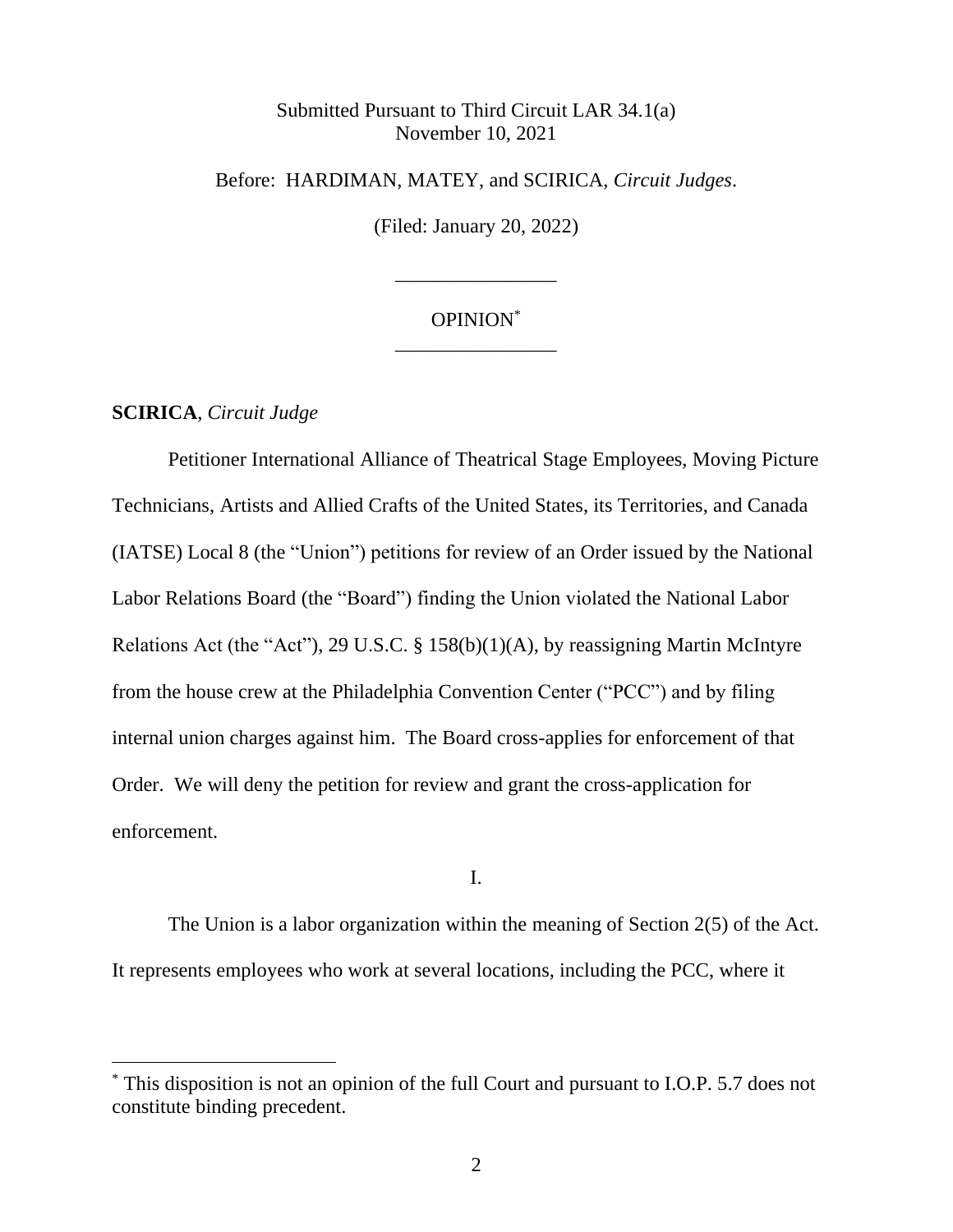operates an exclusive hiring hall. Contractors request labor at the PCC by submitting a labor order form to Elliott-Lewis, a staffing agency for contractors working at the PCC, which then obtains workers from the Union. Notably, self-soliciting work from these contractors violates the Union's Constitution. "The Union's agreement with Elliott-Lewis permits the Union to designate some employees as members of a 'house crew' that has priority in obtaining work at the PCC over other union members. If more employees are needed at the PCC than are on the house crew, the Union refers them through its PCC hiring hall." Respondent's Br. 4.

According to the Union, in 2014, the house crew consisted of ten members, plus Axel Barnes ("Barnes"), the nephew of Union President Michael Barnes ("President Barnes"). Barnes served as a general foreman and union steward. In 2015, the Union membership voted to increase the house crew to fifteen members. By September 2016, the house crew expanded to eighteen members, plus Barnes. Martin McIntyre, who became a union member in 2002, joined the house crew in September 2016 as the eighteenth member.

While serving on the house crew, McIntyre had several disagreements with the Union's leadership. McIntyre repeatedly questioned the authority of the PCC general foreman and complained to the foreman about staffing decisions. On September 19, 2017, "President Barnes sent McIntyre an email threatening to replace him on the house crew if he continued to complain." Respondent's Br. 5. The email stated:

Please be informed the seniority for the House Crew at the convention center is based on building seniority not industry seniority. This was explained to you when the job was offered. You may recall the job was

3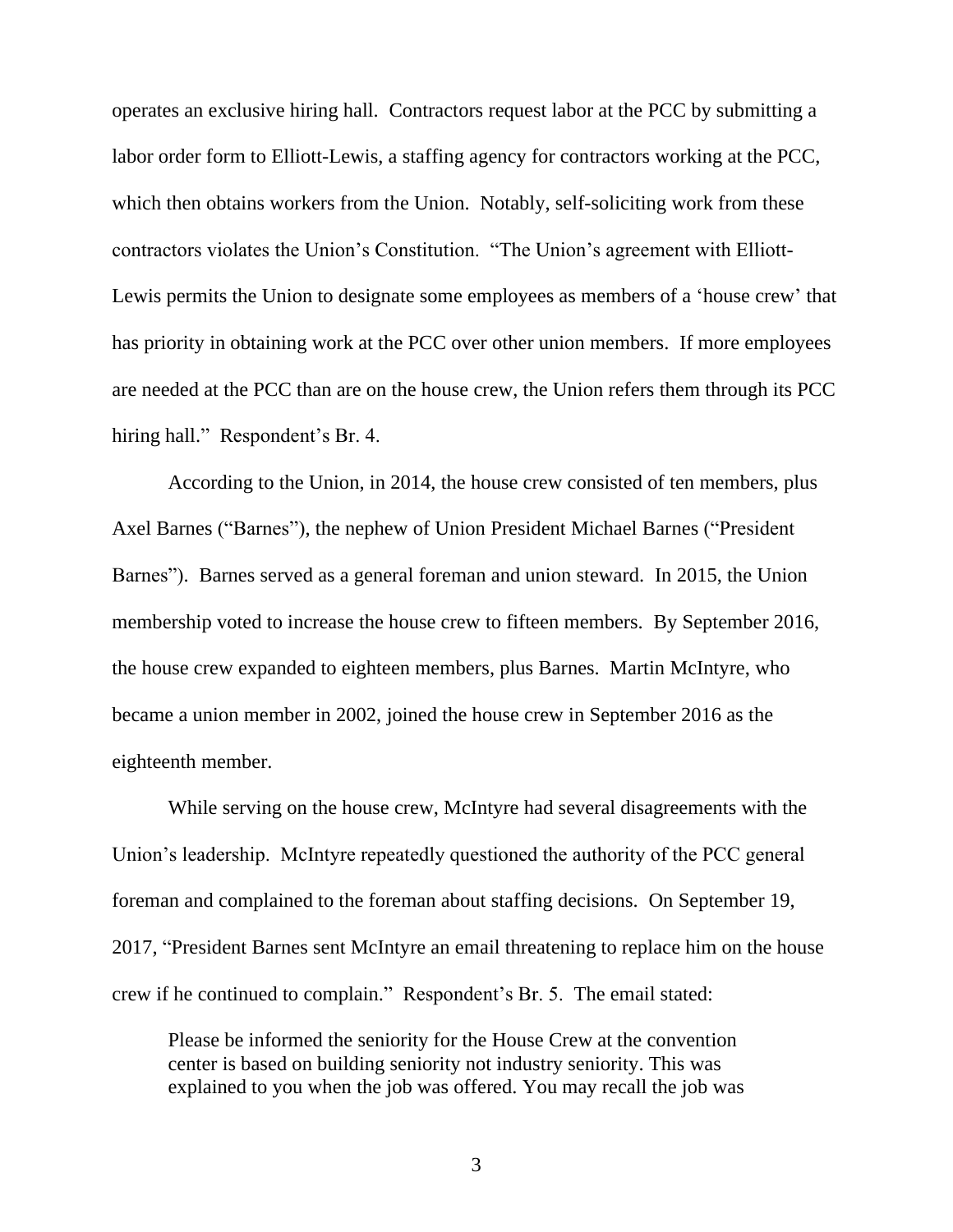offered to you on the condition you did not disrupt the stability of the crew. If this issue persist (sic), you will be replaced on the house crew.

JA 379. Despite receiving this email, "McIntyre continued to question job assignments at the PCC." Respondent's Br. 5.

On March 5, 2018, McIntyre learned he had been removed from a job at the PCC. "McIntyre immediately sent text messages complaining about the work assignment to Axel Barnes and two members of the Union's Executive Board." Respondent's Br. 6. The next day, "President Barnes sent McIntyre an email removing him from the house crew." *Id.* President Barnes "attached his September 19, 2017 email threatening to remove McIntyre from the house crew if he continued to complain about work assignments," *id.*, and wrote, "[b]ased on additional information reported to this office after this email was sent, you are being removed from the house crew at the [PCC]." JA388. McIntyre requested that President Barnes reconsider, but President Barnes did not respond.

"McIntyre filed an unfair-labor-practice charge with the Board on March 14, 2018, and an amended charge on April 25. . . . [H]e alleged that the Union had removed him from the house crew for complaining about the Union's failure to follow its seniority list [when] referring members to various jobs. On April 30, President Barnes filed two internal union charges against McIntyre for alleged violations of the Union's Constitution and By-Laws." Respondent's Br. 7 (citations omitted). The first charge alleged McIntyre filed charges with the Board before exhausting internal remedies. The second

4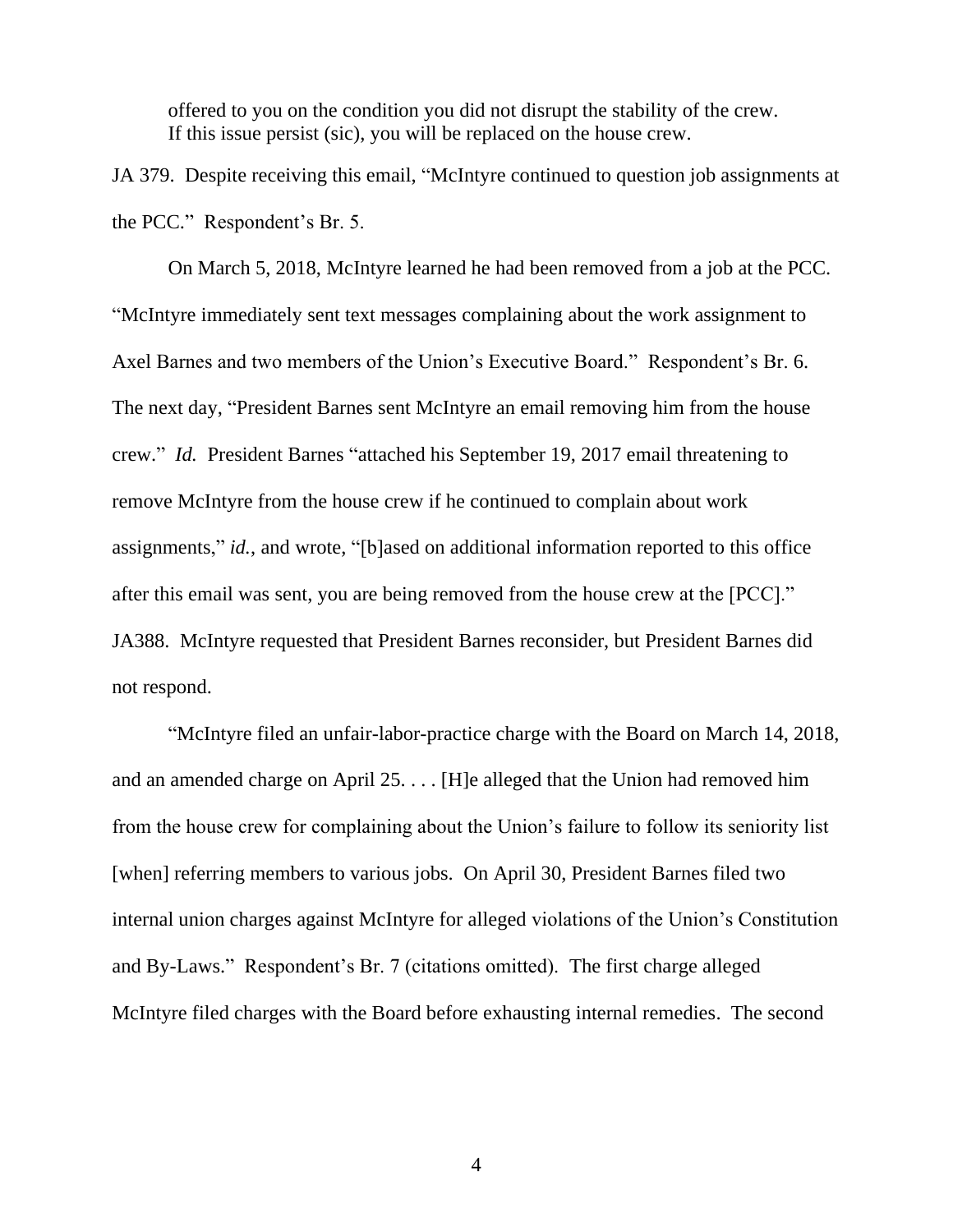charge alleged McIntyre solicited referral jobs outside of the hiring hall procedure. On May 31, the Union dropped both charges against McIntyre without explanation.<sup>1</sup>

The case was tried before the Administrative Law Judge on January 31, 2019. The Union contended McIntyre was reassigned to conform to the Union's membership vote setting the number of members in the house crew to fifteen. According to the Union, McIntyre was chosen for reassignment because he was the least senior member of the house crew, was unwilling to serve as a lead or foreman, and attempted to self-solicit work in violation of the Union Constitution. The ALJ issued a decision on March 11, 2019, holding the Union violated the Act. Specifically, the ALJ found that the Union's purported "reduction in force" reason was pretextual and the Union violated Section  $8(b)(1)(A)$  of the Act by removing McIntyre from the house crew for questioning work assignments. Moreover, the ALJ held the Union violated Section  $8(b)(1)(A)$  by bringing internal union charges against McIntyre for filing unfair labor practice charges with the Board. On April 29, 2020, the Board issued its Decision and Order, affirming the ALJ's rulings, with one Board member dissenting.

The Union challenges the Board's Order that it violated Section 8(b)(1)(A) of the Act by reassigning McIntyre from the house crew to the regular crew. $2$  The Union

<sup>&</sup>lt;sup>1</sup> On June 6, 2018, Joseph Baliski, the Union's recording secretary, filed another internal union charge against McIntyre, accusing him of leaving work early on May 2, 2018. McIntyre was told he would have to appear before the Union's Executive Board as a result of the May 2 incident because he already had union charges pending against him, despite those charges being subsequently withdrawn.

<sup>&</sup>lt;sup>2</sup> The Union does not challenge the Board's finding that it violated Section  $8(b)(1)(A)$  of the Act by filing internal union charges against McIntyre for filing unfair labor practice charges against the Union. Accordingly, we accept the Board's finding as true*. NLRB v. Konig*, 79 F.3d 354, 356 n.1 (3d Cir. 1996).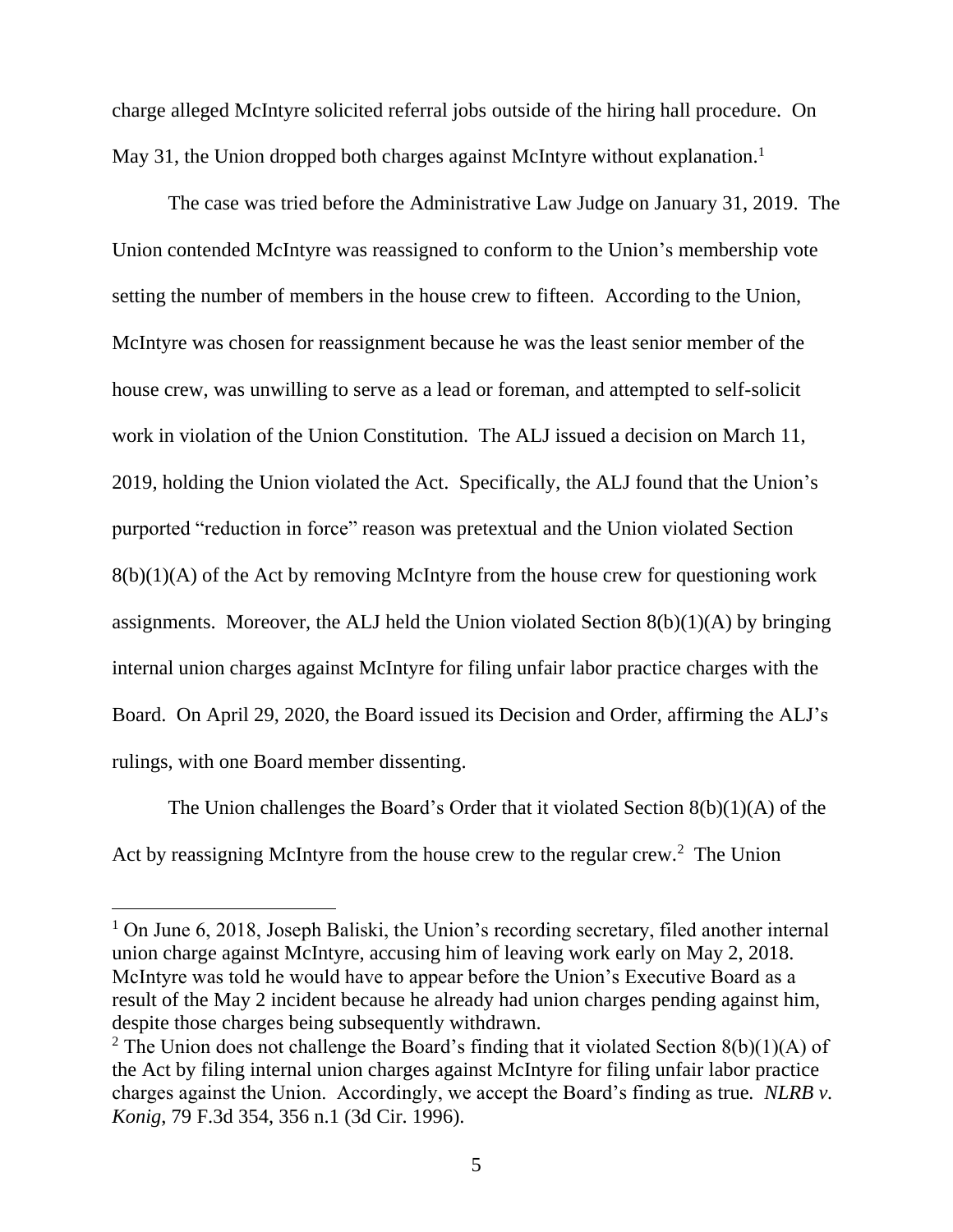contends the Board erred because McIntyre was reassigned for legitimate, nondiscriminatory reasons.

## $II.^3$

We "exercise plenary review over questions of law and the Board's application of legal precepts." *Coral Harbor Rehab. & Nursing Ctr. v. NLRB*, 945 F.3d 763, 767 (3d Cir. 2019) (citation and quotation omitted). We review the Board's factual findings under the substantial evidence standard. 29 U.S.C. § 160(e), (f); *NLRB v. ImageFIRST Unif. Rental Serv., Inc.*, 910 F.3d 725, 732 (3d Cir. 2018). The substantial evidence standard is satisfied where there is "relevant evidence that a reasonable mind might accept as adequate to support a conclusion." *ImageFIRST Unif. Rental Serv., Inc.*, 910 F.3d at 732. We may not displace the Board's choice between two conflicting views, even if we would have made a different choice had we reviewed the matter de novo. *Quick v. NLRB*, 245 F.3d 231, 240 (3d Cir. 2001). Accordingly, we defer to the Board's credibility determinations and only reverse them "if they are 'inherently incredible or patently unreasonable.'" *Grane Health Care v. NLRB*, 712 F.3d 145, 149 (3d Cir. 2013) (quoting *St. George Warehouse, Inc. v. NLRB*, 420 F.3d 294, 298 (3d Cir. 2005)).

#### III.

A union owes its members a duty of fair representation. *Air Line Pilots Ass'n v. O'Neill*, 499 U.S. 65, 67 (1991). A union violates this duty if it treats an employee in a

<sup>&</sup>lt;sup>3</sup> The Board properly exercised jurisdiction over the unfair labor practices action under 29 U.S.C. § 160(a). We have jurisdiction to review the Board's final order pursuant to 29 U.S.C. § 160(f), and to consider the application for enforcement pursuant to 29 U.S.C.  $§ 160(e).$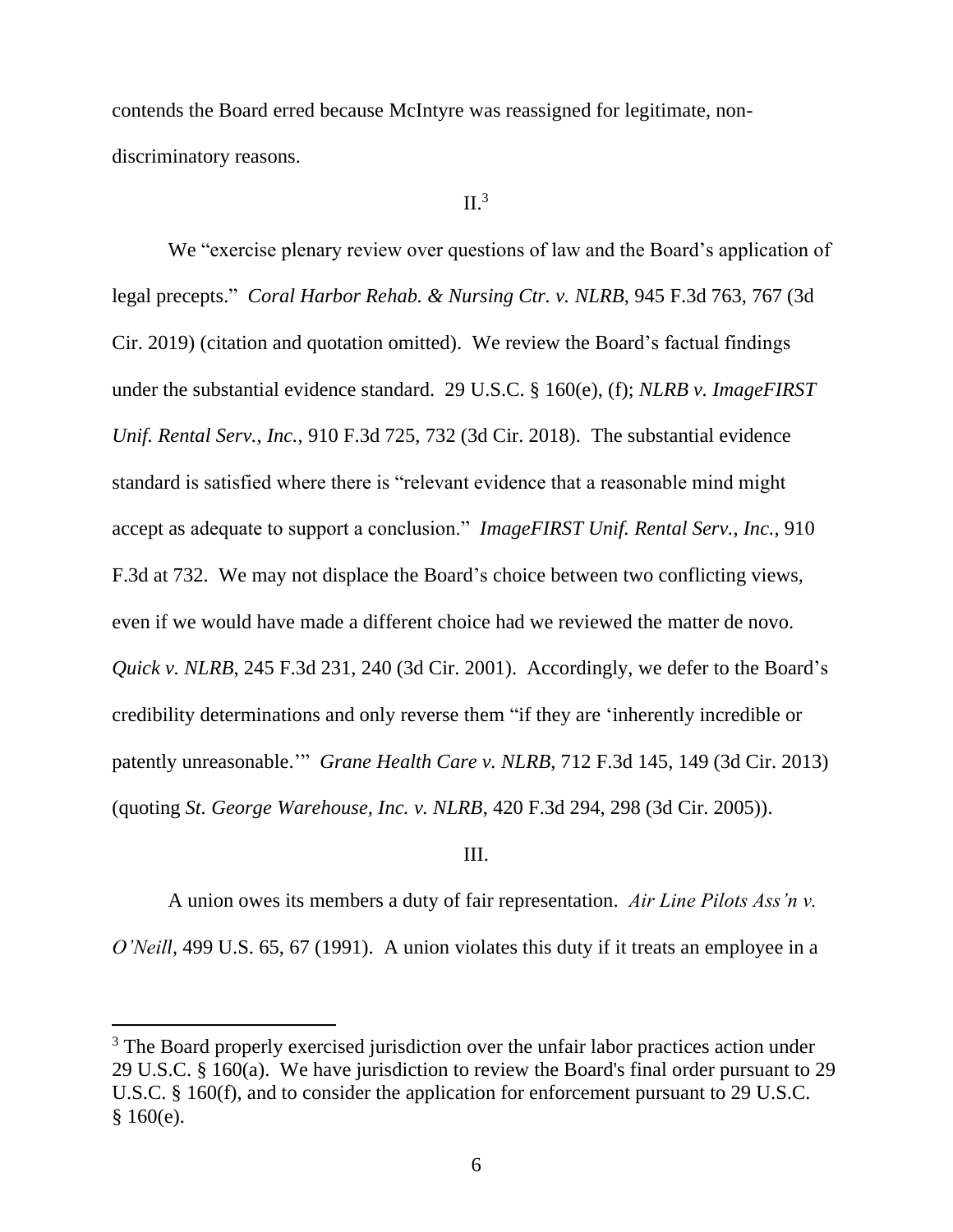manner that is arbitrary, discriminatory, or in bad faith. *Id.* Section 8(b)(1)(A) prohibits a labor organization from restraining or coercing employees in the exercise of their rights guaranteed by Section 7 of the Act. 29 U.S.C. § 158(b)(1)(A); *see also Breininger v. Sheet Metal Workers Int'l Ass'n Loc. 6*, 493 U.S. 67, 73 n.2 (1989). This prohibition extends to the operation of an exclusive hiring hall, which is "held to a higher standard of fair dealing" because of its potential coerciveness. *Boilermakers Loc. No. 374 v. NLRB*, 852 F.2d 1353, 1358 (D.C. Cir. 1988); *see also Breininger*, 493 U.S. at 89 ("[I]f a union does wield additional power in a hiring hall by assuming the employer's role, its responsibility to exercise that power fairly *increases* rather than *decreases*.").

In the exclusive hiring hall context, if a union "causes a worker to be fired or [] prevents a worker from being hired," a rebuttable presumption arises that the interference is intended to encourage union membership in violation of Section 8(b)(1)(A). *Lucas v. NLRB*, 333 F.3d 927, 934 (9th Cir. 2003); *see also Int'l Union of Operating Eng'rs, Loc. 18*, 204 N.L.R.B. 681, 681 (1973), *enforcement denied on other grounds*, 496 F.2d 1308 (6th Cir. 1974) ("When a union prevents an employee from being hired or causes an employee's discharge . . . we will . . . adopt a presumption that the effect of its action is to encourage union membership."). To overcome this presumption, a union must demonstrate that it "acted according to a valid union security clause or that the union's action was necessary to the effective performance of its function of representing its constituency." *Lucas*, 333 F.3d at 934 (cleaned up).

The Union interfered with McIntyre's employment status by reassigning him from the house crew and did not demonstrate its interference met the requirement necessary to

7